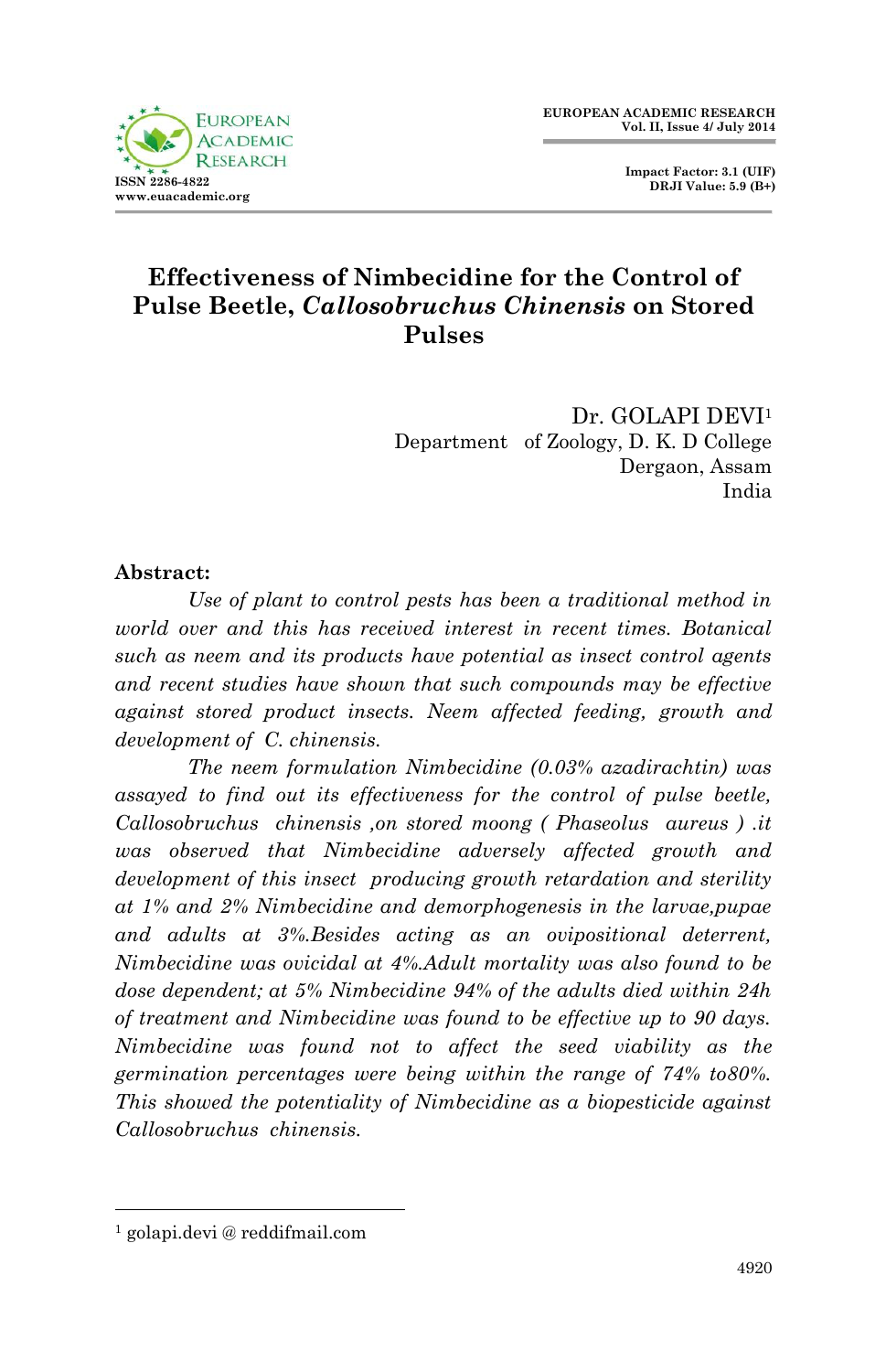**Key words:** Botanicals, Nimbecidine,Malathion, *Callosobruchus chinensis*, *Phaseolus aureus*

## **Introduction**

Pulses in storage are damaged by many pests mainly the bruchids including *Callosobruchus chinensis*. Control of pest is difficult in the storage of grains.

Nearly 80% of stored seeds are damaged by many pests including the bruchids. Damage due to the stored grain insect pests in case of pulse is relatively more (5%) as compared with the major food grain like rice  $(2%)$ , wheat  $(2.5%)$  and maize (3.5%) (Jeswani and Baldev, 1990). Applications of synthetic persistent insecticides for protecting grains are broadly discouraged. Use of plant parts including the Indian neem tree (Azadirachta *indica* A. Jass) (Meliaceae) leaves and seeds as grain protectant has been practiced by the farming community since time immemorial (Kalita et.al 2002). Neem products have potential as insect control agents and recent studies have shown that such compounds may be effective against stored product insects. Neem products contain azadirachtin which interferes with larval growth and development of an insect by causing morphological and physiological abnormalities. Growth retardation, molting inhibition induction of malformation are some of such abnormalities which are reported by Schmutterer and Ascher (1986). The neem products were found effective in reduction of percentage of adult emergence and lengthening the developmental period. The adverse effects of neem products on oviposition and hatching of eggs had so far been reported by several workers (Lakwah et al 1994; Rouf et al 1996, Chiranjeevi and Sudhakar, 1996).The adverse effect on adult emergence after application of neem seed poweder and neem oil against *Callosobruchus* are also reported by Suksomchit(1988), Naik and Dumbre (1984) and Ahmed et al(1993). Antifeedent properties of NSO may directly influence the nutrition, growth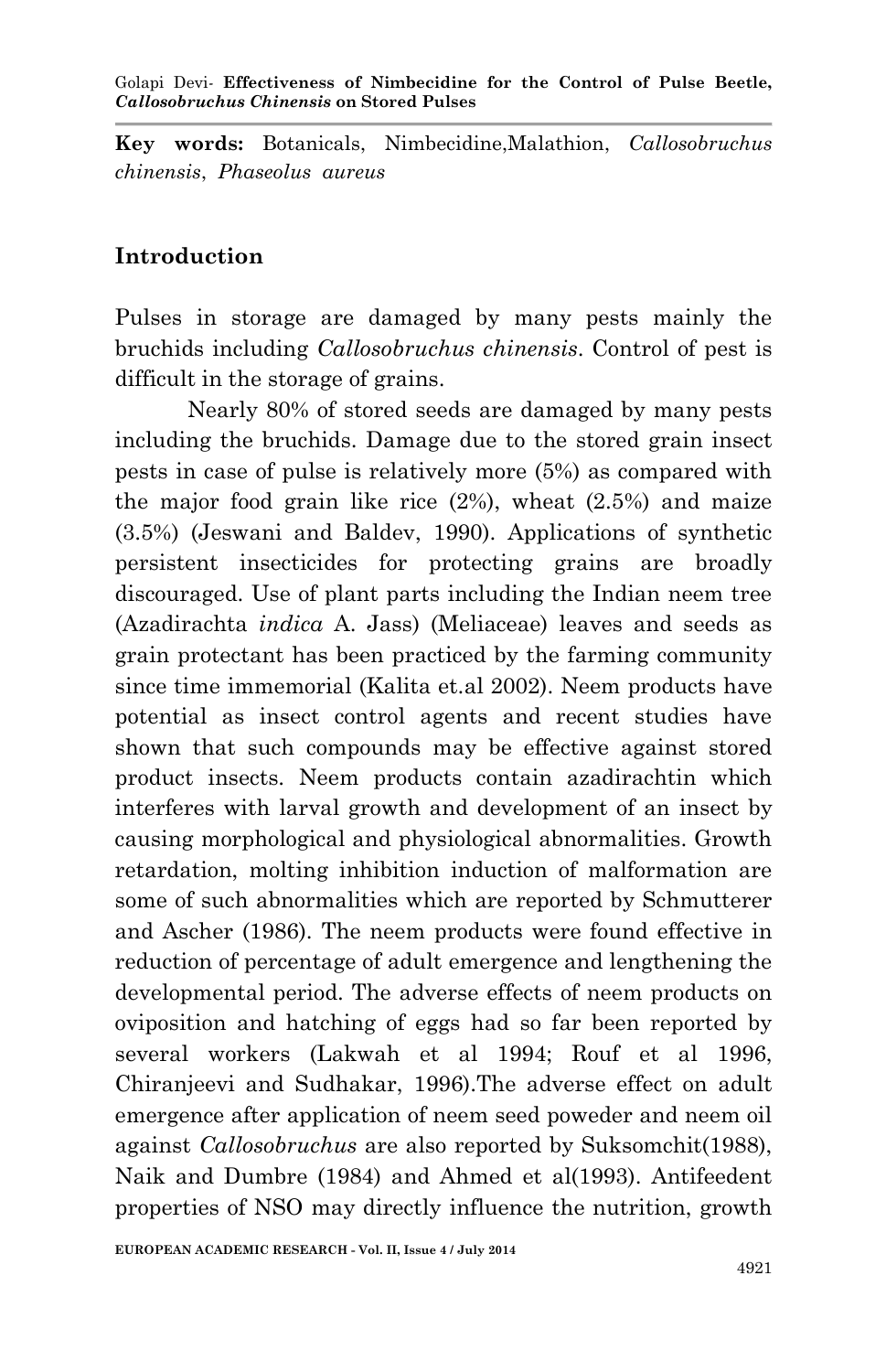Golapi Devi*-* **Effectiveness of Nimbecidine for the Control of Pulse Beetle,**  *Callosobruchus Chinensis* **on Stored Pulses**

and development and ultimately survival of an insect. It acted as an antiovipositional and ovicidal toxicant against *Callosobruchus* sp. (Yadav, 1985). In 1990 Schmutterer reviewed properties and potential of neem pesticides in which he mentioned that neem products showed a considerable potential in the control of store insects like Sitophilus, Tribolium and most importantly pulse beetles, bruchids. There are many neem oil based formulations commercially available in the market. Considering the efficacy of various neem extracts on the pests, some workers used commercially available neem formulations on different pests including pulse beetle,*C.chinensis*(Lakwah et al.,1994; Vyas et al.,1999; Umrao and Verma 2002b; Kumar et al.,2003; Kashlan,2004;) So such works were initiated to evaluate the effectiveness of a neem formulation Nimbecidine for the control of *Callosobruchus chinensis* on stored pulses.

### **Materials and Methods**

### **Insect Culture:**

*C.chinensis* was reared on moong (*Phaseolus aureus*) at room temperature  $(16-31)$ <sup>o</sup>c) and relative humidity  $(60-94)$ . The cultures were maintained in transparent plastic jars (11.5cmX7.5cm) one fourth filled with seeds.

# **Treatment of moong seeds by different concentrations of Nimbecidine:**

Nimbecidine is a commercial neem formulation having 0.03% EC Azadirachtin in it. It is obtained from T.Stanes & Company Ltd. 8/23-24 Race Course Road Coimbatore-641018.

Different concentrations were prepared by taking 1ml, 2ml, 3ml, 4ml and 5ml of Nimbecidine in 100ml of distilled water. For each treatment 50 healthy seeds were treated with 0.2ml of 1%, 2%, 3%, 4%, and 5% Nimbecidine, Malathion (0.05%) and an untreated control. The seeds were kept in small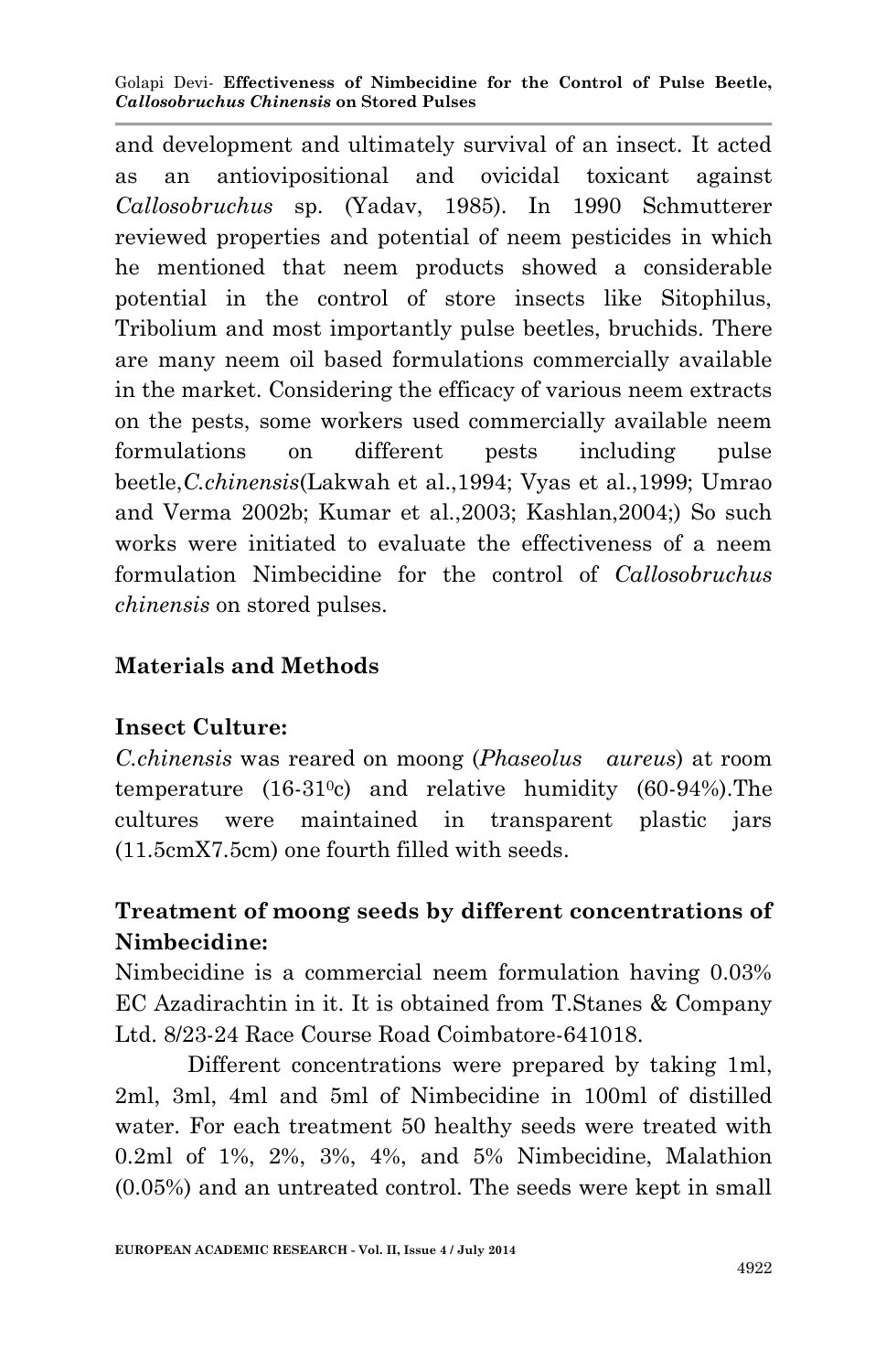glass vial (3.5cmx7cm). After treatment five pairs of newly emerged beetles were released inside each vial, mouth of which were covered with muslin cloth for proper aeration.

## **Data Collection:**

The numbers of eggs laid in each treatment were counted 24hrs after release of the females. Seeds were observed daily and hatching percentage was also recorded. Adult emerged after cutting a circular hole in the seed coat. The number of adults emerged were counted and the developmental period was also observed. The periods taken from the day of releasing insects up to the day of first emergence and again from the  $10<sup>th</sup>$  day of releasing insects up to the last day of emergence were recorded for each vial. The average of these two periods was taken as average developmental period.

100g seeds were treated with Nimbecidine at rates from  $0.4\%(1.2ppm)$  to  $5\%(15ppm)$ . The seeds were kept in glass jars and allowed to be infested by *C. chinensis*. in natural preference inside a closed chamber. Data were collected for percent infestation, after 30 days, 60 days and 90 days of storage. Average data of 5 samples of seeds with emergence holes were taken to calculate the percent damaged seeds.

One hundred seeds were treated with Nimbecidine at rates  $0.5\%$  (1.5ppm) to 5 % (1.5ppm), 0.05% malathion on which 10 pairs of < 4h old adults of *C. chinensis* were released. Data on mortality of these beetles were scored daily until the death of the adults.

To find out the effect of Nimbecidine on seed viability germination tests were carried out. Fifty number of seeds were treated with different concentrations of Nimbecidine and were kept on moistened filter papers on petridishes; the numbers of seed germinated in each treatment after 48 hours were counted and the length of growing shoots were measured. Germination test was done similarly for the untreated control also.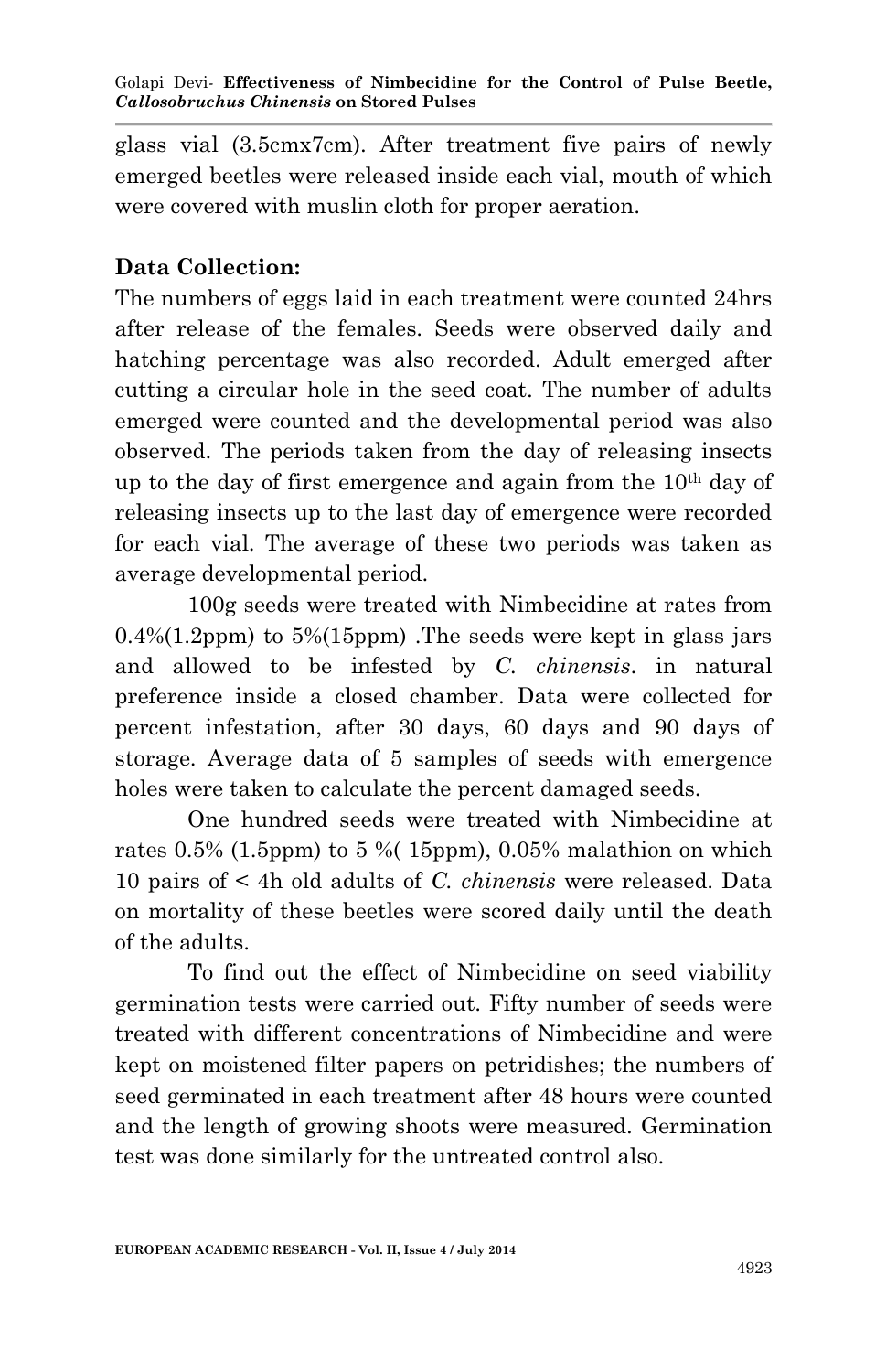## **Results and Discussion**

Nimbecidine reduced the rate of egg laying and percentage of hatching at all the doses tested (Table 1).The effect was maximum at 5% Nimbecidine which was similar to that of 0.05% malathion. Similarly emergence was equally affected, with the concentration, i.e. higher the concentration more the effect.

**Table 1: Effect of Nimbecidine on development of** *Callosobruchus chinensis*

| Treatments       | Mean eggs $\pm$ | Mean                    | Mean<br>emergence      | Mean            |
|------------------|-----------------|-------------------------|------------------------|-----------------|
|                  | $SD/0+/day$     | hatching $\pm SD(\%)$   | $\pm SD$ (%)           | developmental   |
|                  |                 |                         |                        | $period \pm SD$ |
|                  |                 |                         |                        |                 |
| 1% Nimbecidine   | $6.4 \pm 1.5$   | $41.6 \pm 10.6$ (40.05) | $36.6 \pm 18.5(34.09)$ | $28.4 \pm 0.49$ |
| 2% Nimbecidine   | 6±1.9           | $38\pm 6.3(38.40)$      | $36.6 \pm 18.5(34.09)$ | $29.6 \pm 0.49$ |
| 3%Nimbecidine    | $4\pm1.4$       | $26.3 \pm 7.6(28.02)$   | 0(0.41)                | 0               |
| 4% Nimbecidine   | $2.6 \pm 1$     |                         | 0                      |                 |
| 5% Nimbecidine   |                 |                         | $\Omega$               |                 |
| Malathion(0.05%) | $1.8 \pm 0.75$  |                         |                        |                 |
| Control          | $32.2 \pm 6.3$  | $90.6 \pm 3.8(72.69)$   | $86.9 \pm 5.2(69.20)$  | $23\pm1.4$      |
| $S_{\cdot}$ Ed.  | 1.88            | 5.84                    | 8.79                   | 0.42            |
| $CD_{0.05}$      | 3.84            | 12.37                   | 18.63                  | 0.86            |

The figures in the parenthesis are Angular Transformation Value

**Table 2: Effect of Nimbecidine on adult morphological characters of**  *Callosobruchus chinensis.*

|        |         | Body                          | Body                          | Antennal                      | Elytral         | Elytral         |
|--------|---------|-------------------------------|-------------------------------|-------------------------------|-----------------|-----------------|
|        |         | length                        | width                         | length                        | length          | width           |
|        |         | $(\text{mean} \pm \text{SD})$ | $(\text{mean} \pm \text{SD})$ | $(\text{mean} \pm \text{SD})$ | $mean \pm SD$   | $mean \pm SD$   |
| Male   | Control | $2.70 \pm 0.40$               | $2.20 \pm 0.40$               | $2.30\pm0.08$                 | $1.80 \pm 0.06$ | $0.90 \pm 0.06$ |
|        | Treated | $1.50 \pm 0.32$               | $0.82 \pm 0.70$               | $0.98 \pm 0.32$               | $0.80 \pm 0.14$ | $0.37 \pm 0.70$ |
|        | t-value | 9.80                          | 12.24                         | 9.57                          | 12.56           | 13.02           |
| Female | Control | $3.70 \pm 0.40$               | $2.70 \pm 0.40$               | $2.10 \pm 0.08$               | $1.90 \pm 0.06$ | $1.00 \pm 0.06$ |
|        | Treated | $1.70 \pm 0.37$               | $0.90 \pm 0.20$               | $0.90 \pm 0.43$               | $0.82 \pm 0.18$ | $0.40 \pm 0.10$ |
|        | t-value | 25.25                         | 15.23                         | 6.46                          | 13.90           | 17.50           |

|  |  | Table 3. Effect of Nimbecidine as grain protectant against |  |  |
|--|--|------------------------------------------------------------|--|--|
|  |  | Callosobruchus chinensis over certain periods.             |  |  |

| Treatments          | Mean $\pm$ SD% seeds damaged |                       |                       |  |  |
|---------------------|------------------------------|-----------------------|-----------------------|--|--|
|                     | 30 days<br>60 days           |                       | 90 days               |  |  |
| Control             | $59.000 \pm 3.162$           | $88.200 \pm 0.447$    | $100.000 \pm 0.000$   |  |  |
|                     | $(50.194)$ <sup>a</sup>      | (69.911) <sup>a</sup> | (90.000) <sup>a</sup> |  |  |
| $0.4\%$ Nimbecidine | $33.200 \pm 0.447$           | $40.000 \pm 1.581$    | $57.400 \pm 0.548$    |  |  |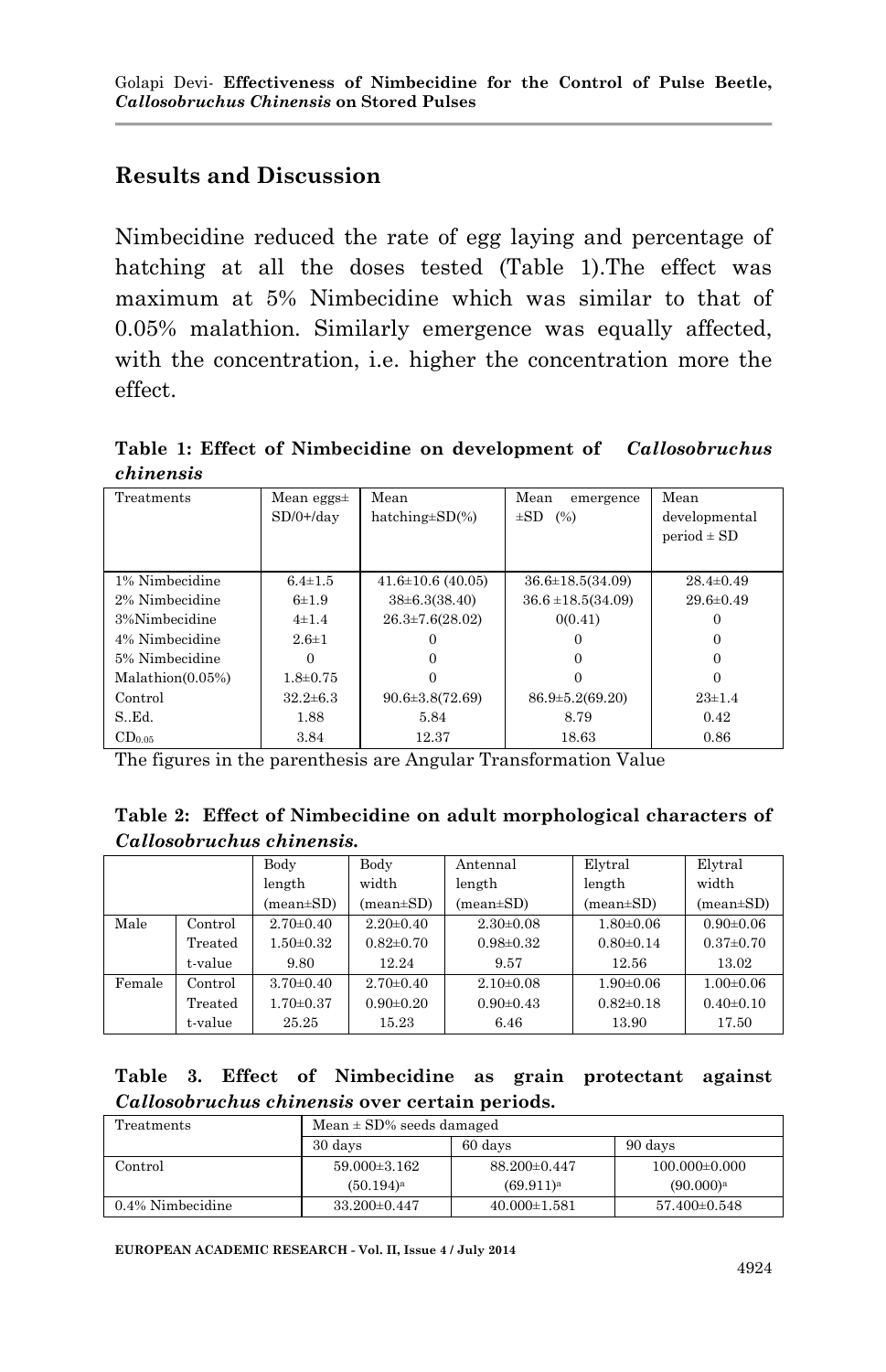Golapi Devi*-* **Effectiveness of Nimbecidine for the Control of Pulse Beetle,**  *Callosobruchus Chinensis* **on Stored Pulses**

|                      | $(34.763)^{b}$     | $(38.974)^{b}$        | $(50.183)^{b}$          |
|----------------------|--------------------|-----------------------|-------------------------|
| $0.50\%$ Nimbecidine | $29.400 \pm 1.673$ | 36.200±1.095          | $47.000 \pm 2.121$      |
|                      | $(32.828)^c$       | $(36.988)^c$          | $(43.279)^c$            |
| 1% Nimbecidine       | $20.400 \pm 1.517$ | $30.800 \pm 1.086$    | $42.200 \pm 0.447$      |
|                      | $(26.839)^c$       | (33.707) <sup>d</sup> | $(40.512)^{d}$          |
| 2% Nimbecidine       | 18.200±0.837       | 29.800 ± 1.304        | $40.600 \pm 0.894$      |
|                      | $(25.248)^{d}$     | (33.082) <sup>d</sup> | $(39.581)$ <sup>e</sup> |
| 3% Nimbecidine       | 0                  | 0                     |                         |
| 4% Nimbecidine       | 0                  | $\Omega$              | $\Omega$                |
| 5% Nimbecidine       | $\Omega$           | $\Omega$              | $\Omega$                |
| Malathion (0.05%)    | $\Omega$           | $\Omega$              | $\Omega$                |
| S.Ed.                | 0.698              | 0.451                 | 0.393                   |
| CD(5%)               | 1.455              | 0.941                 | 0.821                   |

The figure in the parenthesis are A.T. Value.

Means followed by the same letters are not significantly different from each other (P=0.05), n=50

**Table 4. Effect of Nimbecidine on (mean±SD) mortality of**  *Callosobruchus chinensis.*

| Treatments        | Adults died within 24 h | Mortality (%)              |
|-------------------|-------------------------|----------------------------|
| 0.5% Nimbecidine  | $0.000 \pm 0.000$       | $0.000 \pm 0.000$          |
|                   |                         | (0.025)                    |
| 1% Nimbecidine    | $1.800 \pm 0.837$       | $18.000d \pm 8.367$        |
|                   |                         | (24.642)                   |
| 2% Nimbecidine    | $2.600 \pm 0.548$       | $26.000d \pm 5.477$        |
|                   |                         | (30.553)                   |
| 3% Nimbecidine    | $4.200 \pm 0.837$       | $42.000^{\circ} \pm 8.367$ |
|                   |                         | (40.335)                   |
| 4% Nimbecidine    | $6.400 \pm 0.894$       | $64.000^{bc} \pm 8.944$    |
|                   |                         | (53.227)                   |
| 5% Nimbecidine    | $9.400 \pm 0.890$       | $94.000b \pm 8.944$        |
|                   |                         | (86.985)                   |
| Malathion (0.05%) | $10.000 \pm 0.000$      | $100.000^a \pm 0.000$      |
|                   |                         | (99.975)                   |
| Control           | $0.000 \pm 0.000$       | $0.000 \pm 0.000$          |
|                   |                         | (0.025)                    |
| S. ed             |                         | 4.634                      |
| CD 5%             |                         | 9.458                      |

The figure in the parentheses are A.T. value.

Means followed by the same letters are not significantly different from each other (P=0.05), n=50

| Table 5. Effect of Nimbecidine on germination of moong seeds. |  |
|---------------------------------------------------------------|--|
|---------------------------------------------------------------|--|

| Treatments       | of<br>Number | Mean<br>number<br>οf | Germination        | Highest shoot       |
|------------------|--------------|----------------------|--------------------|---------------------|
|                  | seeds        | germinated<br>seeds  | Percentage (%)     | within<br>length    |
|                  | treated      | within 48 h          |                    | $48h$ (mm)          |
| Control          | 50           | $40.000 \pm 1.000$   | $80.000 \pm 2.000$ | $5.500^a \pm 0.071$ |
| 0.5% Nimbecidine | 50           | $40.000 \pm 1.581$   | $80.000 \pm 3.16$  | $5.400^a \pm 0.158$ |
| 1% Nimbecidine   | 50           | $39.000 \pm 0.707$   | $78.000 \pm 1.414$ | $4.800b \pm 0.071$  |
| 2% Nimbecidine   | 50           | $39.000 \pm 2.000$   | $78.000 \pm 4.000$ | $4.800b \pm 0.100$  |

**EUROPEAN ACADEMIC RESEARCH - Vol. II, Issue 4 / July 2014**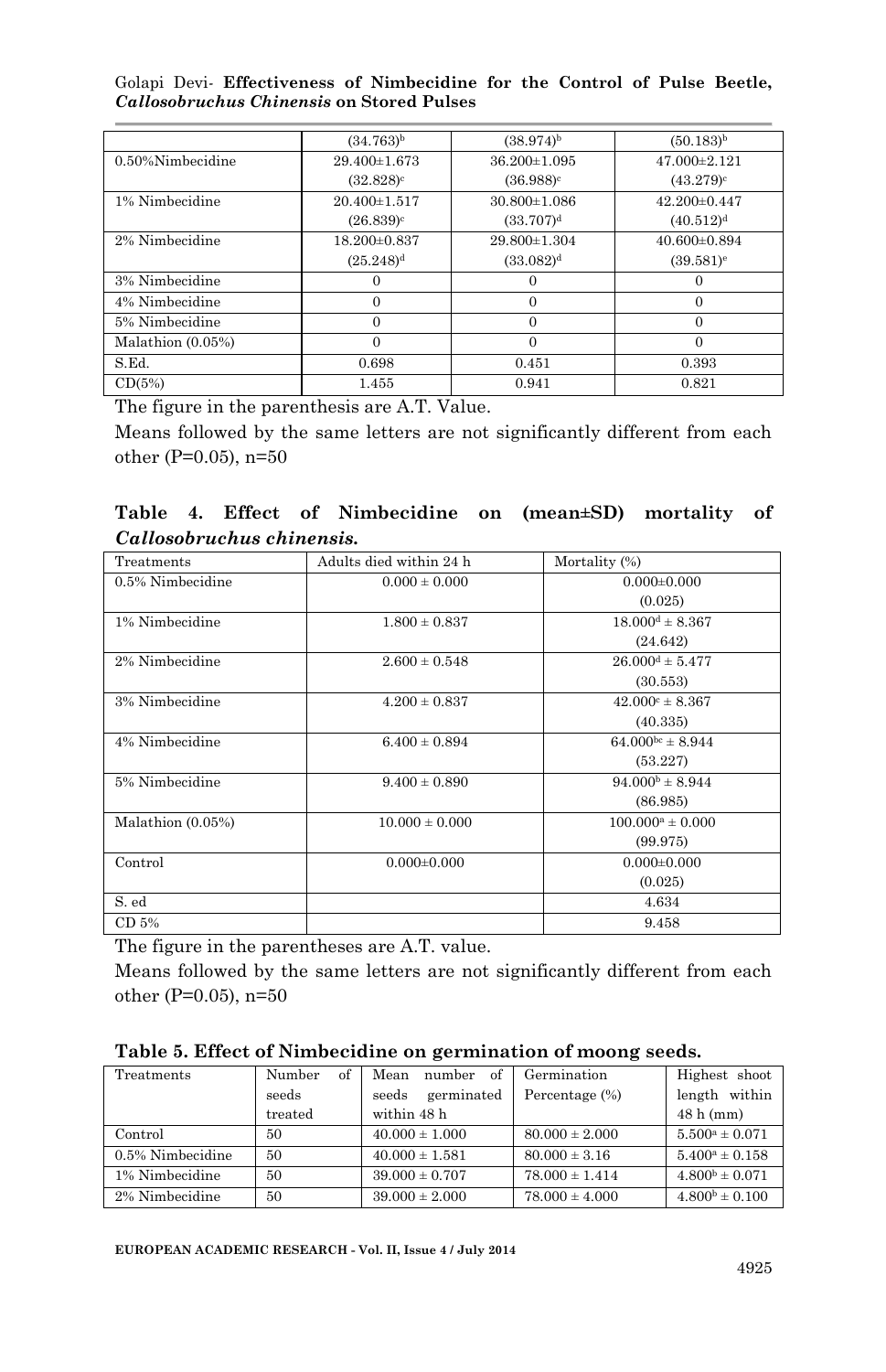Golapi Devi*-* **Effectiveness of Nimbecidine for the Control of Pulse Beetle,**  *Callosobruchus Chinensis* **on Stored Pulses**

| 3% Nimbecidine       | 50 | $38.000 \pm 0.707$ | $76.000 \pm 1.414$ | $4.600^{\circ} \pm 0.061$ |
|----------------------|----|--------------------|--------------------|---------------------------|
| 4% Nimbecidine       | 50 | $38.000 \pm 1.581$ | $76.000 \pm 3.162$ | $4.400d \pm 0.071$        |
| 5% Nimbecidine       | 50 | $37.000 \pm 1.225$ | $74.000 \pm 2.449$ | $4.200^{\circ} \pm 0.154$ |
| Malathion $(0.05\%)$ | 50 | $36.400 \pm 4.159$ | $72.800 \pm 8.319$ | $3.500^{\rm f} \pm 0.158$ |
| S. ed                |    |                    |                    | 0.072                     |
| CD 5%                |    | NS                 | NS                 | 0.146                     |

Means followed by the same letters are not significantly different from each other (P=0.05), n=50

Nimbecidine affected the size of the emerged adults (Fig.1). Adults emerged out of the treated seeds with 1% and 2% Nimbecidine were the smallest male being 1.5 mm long and 0.8 mm wide while female being 1.7mm long and 0.9 mm wide in comparison to 3 mm length and 2.5 mm width in normal male and 4 mm length and 3 mm width in normal female. These smaller 1% and 2% Nimbecidine treated emerged females were found sterile.

Nimbecidine affected the size of the elytra and antennae also (Table 2). Above effects were seen in the control if the food was not adequate. The effect on the size of the adults may be attributed to the inadequacy of suitable food for the larvae, which resulted growth retardation in these individuals.

Emergence was blocked in 3% Nimbecidine treated seeds. Dead larvae, adult and their intermediate stages inside these seeds showed morphological abnormalities (Fig2). Morphological abnormalities occurred in the size of the adults, size of the elytra, folding mechanism in the second pair of wings, size of the abdomen, size of the antennae and mouth parts. These morphological abnormalities were found to be almost similar to those described on *Callosobruchus maculatus* by Rup and Chopra,1984

An adverse effect of developmental abnormalities in almost all insect orders was reported to be caused by Azadirachtin-A isomer (Zanno et al.1995).Nimbecidine affected the developmental period. Lower doses of 1% and 2% Nimbecidine increased the developmental period 27 to 32 days compared to 23 days in control.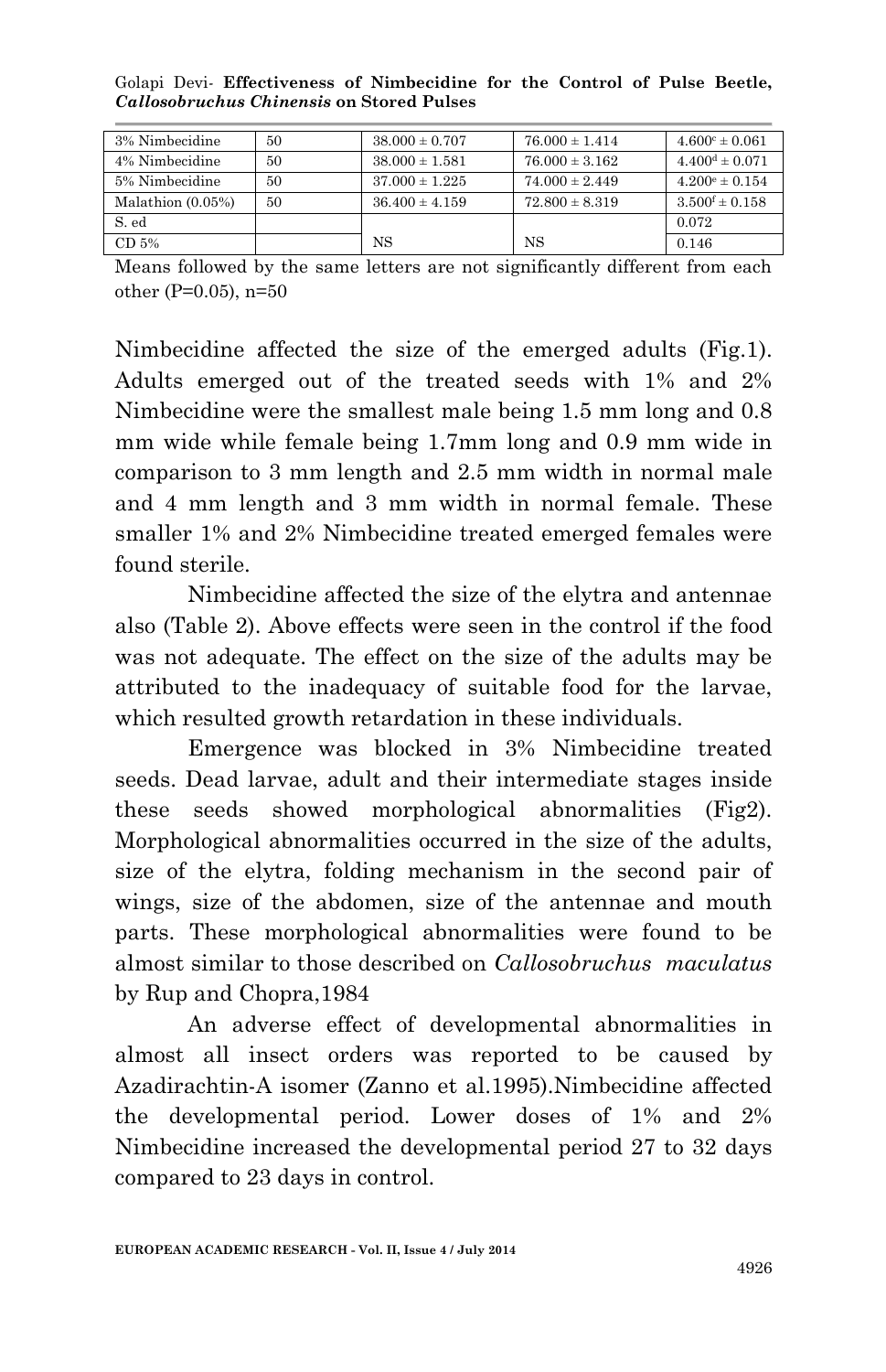Golapi Devi*-* **Effectiveness of Nimbecidine for the Control of Pulse Beetle,**  *Callosobruchus Chinensis* **on Stored Pulses**

 Percentage of damaged seeds differed significantly amongst the treatments on  $30<sup>th</sup>$ ,  $60<sup>th</sup>$ , and  $90<sup>th</sup>$  day of storage as 33.2,40 and 57.4 percent, respectively (Table 3). Similarly, adult mortality was also significantly different among the treatments, the highest being in case of malathion (100%) followed by 5% Nimbecidine (94%), however, no such effect was observed in case of 0.5% Nimbecidine (Table 4). Sangwan et al. (2005) found neem oil effective upto 35 days of storage on the basis of adult mortality (64.33%) of *C. maculatus*.

 Germination test conducted revealed that the germination percentage did not differ significantly among those treatments which ranged between 74 to 80 percent, however, shoot length was significantly different amongst the treatments(Table 5). Kashlan(2004) reported that the germination of the Neemazol treated cow pea seeds was almost equal to the control.

 In summary, Nimbecidine affected growth and development of *C*. *chinensis.* From the Germination test of the treated seeds, Nimbecidine was found not to affect the seed viability. This indicated the effectiveness of Nimbecidine for the control of pulse beetle, *Callosobruchus chinensis* on stored pulses.

#### **Body size**



A. Dorsal view of normal male (Actual body length: 2.70±0.40mm)

B. Dorsal view of normal female (Actual body length: 3.70±0.40mm)

C. Retarded male (Actual body length: 1.50±0.32mm)

D. Retarded female (Actual body length:1.70±0.37)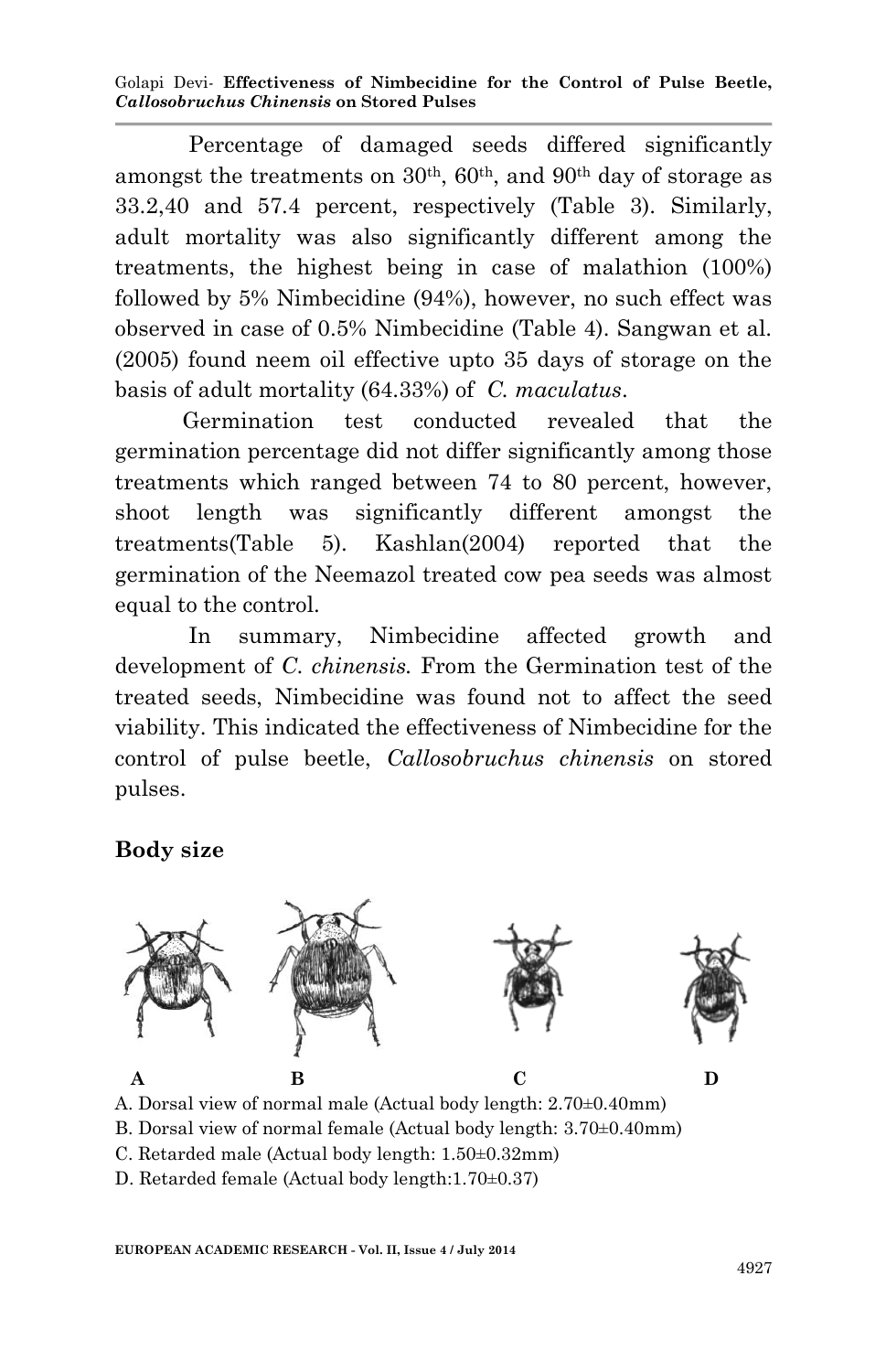#### **Size of antennae**



C. Elytra of a treated male

D. Elytra of a treated female

#### **Fig.1. Growth retardation induced by 2% Nimbecidine in** *C.chinensis*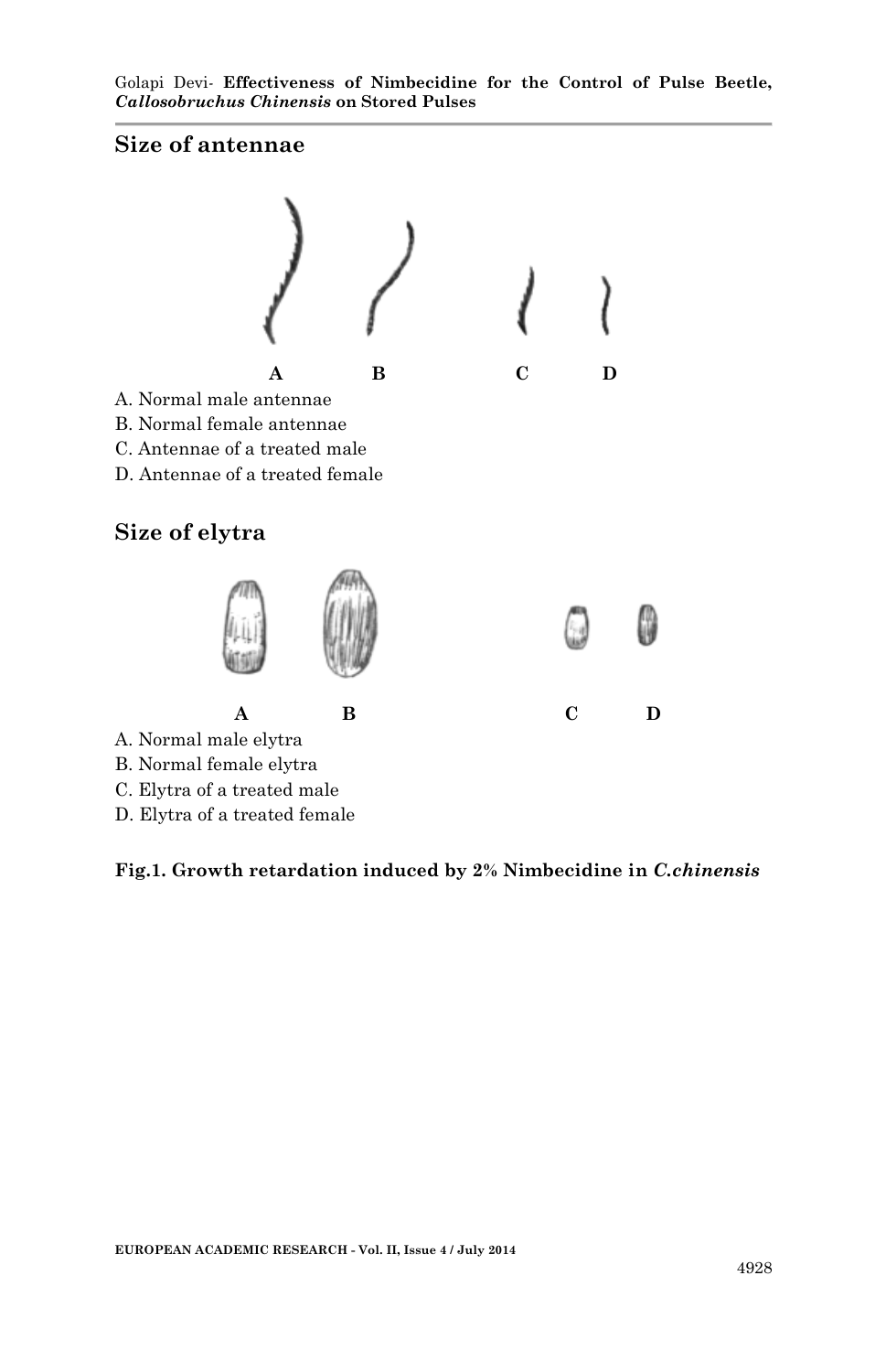Golapi Devi*-* **Effectiveness of Nimbecidine for the Control of Pulse Beetle,**  *Callosobruchus Chinensis* **on Stored Pulses**



I. Dorsal view of normal female (actual body length: 3.70±0.40mm)

II.Dorsal view of normal male (actual body length: 2.70±0.40 mm)

III. Dorsal view of morphologically deformed female showing diverging elytra not meeting on dorsal side.

IV. Dorsal view of male showing short elytra not cover the abdomen and second pair wings unfolded.

V. Dorsal view of female with both pairs of wings deformed.

VI. Dorsal view of adultoid with incomplete development of organs.

VII. Ventral view of adultoid with poorly developed head and thoracic appendages.

VIII .Larval-pupal intermediate

**Fig.2. Morphological aberrations induced by 3%Nimbecidine in C.chinensis**

#### **REFERENCES:**

Ahmed, K.S., Haque, N.A. and Islam, B.N. 1993. "Efficacy of edible and nonedible oils against pulse beetle *Callosobruchus chinensis.*" *Bangladesh J.Ent*. 3:1-7.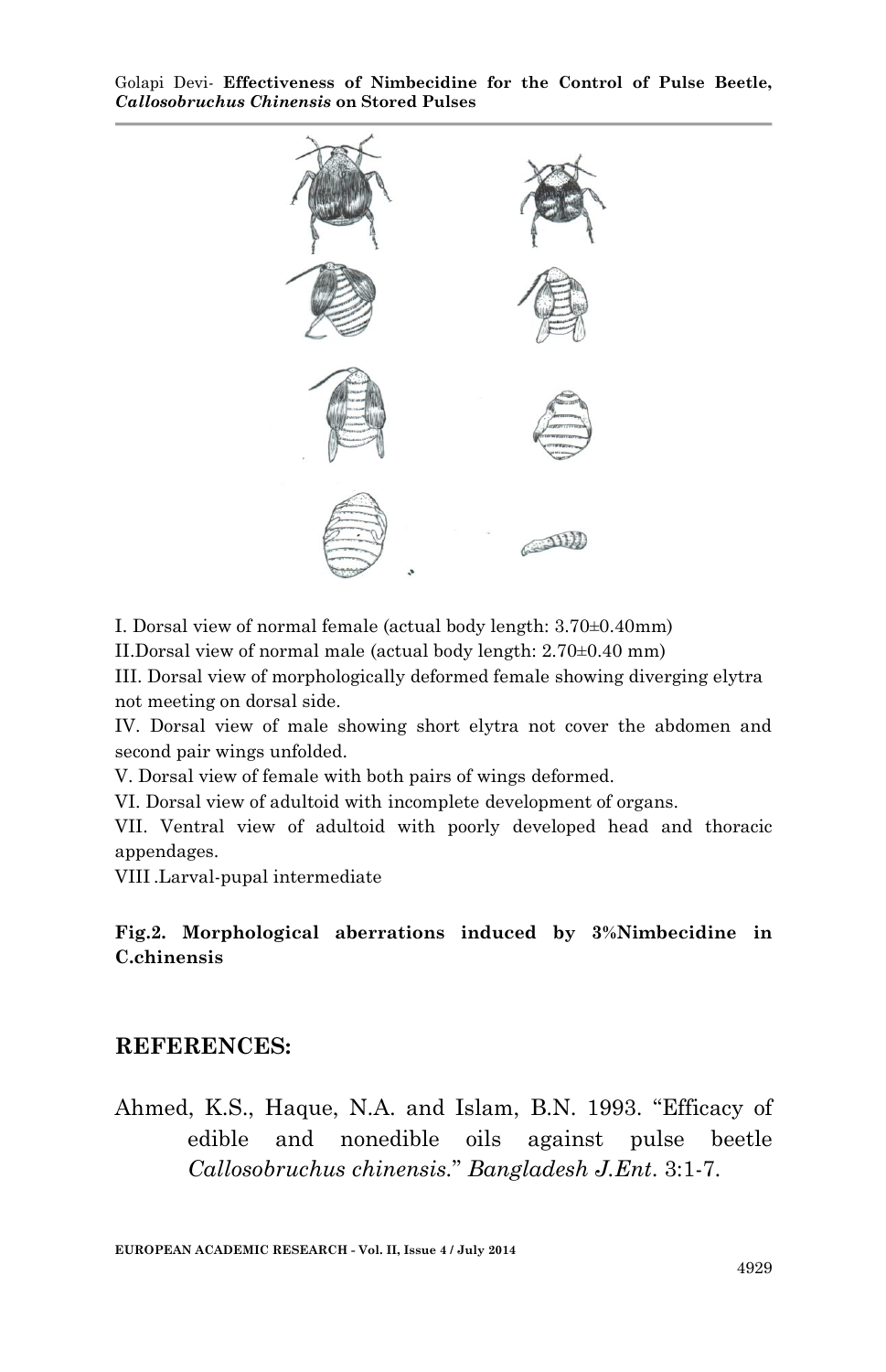- Chiranjeevi, C. and Sudhakar, T.R. 1996. "Effect of indigenous plant materials on the fecundity, adult emergence and development of pulse beetle*, Callosobruchus chinensis* in black gram." *J. Res. APAU. 24*: 57-61.
- Jeswani, L. M. and Baldev, B. 1990. *Advances in Pulse Production Technology.* New Delhi: ICAR.
- Kalita, J., Gogoi, P., Bhattacharyya, P.R., and Handique, R. 2002. "A study on effect of traditional storage protectants on oviposition of *Callosobruchus chinensis*  and their damage to stored pulses." *Appl. Zool. Res.* 13: 251-254.
- Kashlan, E.I.H. 2004. "Effects of some plant oils Neemazal and Actellic on the protection of stored cowpeas *Vigna sinensis* (L) against the infestation of cowpea weevil*, Callosobruchus maculatus* (F)." *Alexandria J.Agric.Res.*   $49.37 - 47$
- Kumar, A.R.V., Jayadevi, H.C., Ashoka, H.J., and Chandrashekara, K. 2003. "Azadirachtin use efficiency in commercial neem formulations." *Curr.Sci.* 84: 1459- 1464.
- Lakwah, F.A.M., Mohamad, R.A. and Khaled, O.M. 1994. "Toxic effect of Neemazol- F on cowpea weevils Callosobruchus *maculatus and C.chinensis*." *Ann.Agric.Sci.,* 32: 1019- 1025.
- Naik, R.L. and Dumbre, R.B. 1984. "Effect of some vegetable oils used in protecting stored cowpea on biology of pulse beetle,*Callosobruchus maculatus." Bull. Grain Tech*. 22:25-32.
- Rouf, F.M.A., Sardar, M.A. and Ahmed, K.S. 1996. "Individual and combined effects of some plant materials for protection of lentil seeds against pulse beetle*, Callosobruchus chinensis*." *Bangladesh J.Ent.* 6:13-21.
- Rup, P.J. and Chopra, P.K. 1984. "Effect of hydroprene on Callosobruchus *maculatus* (F) (Coleoptera:Bruchidae)." *J.Stored Prod.Res.* 20: 229-232.